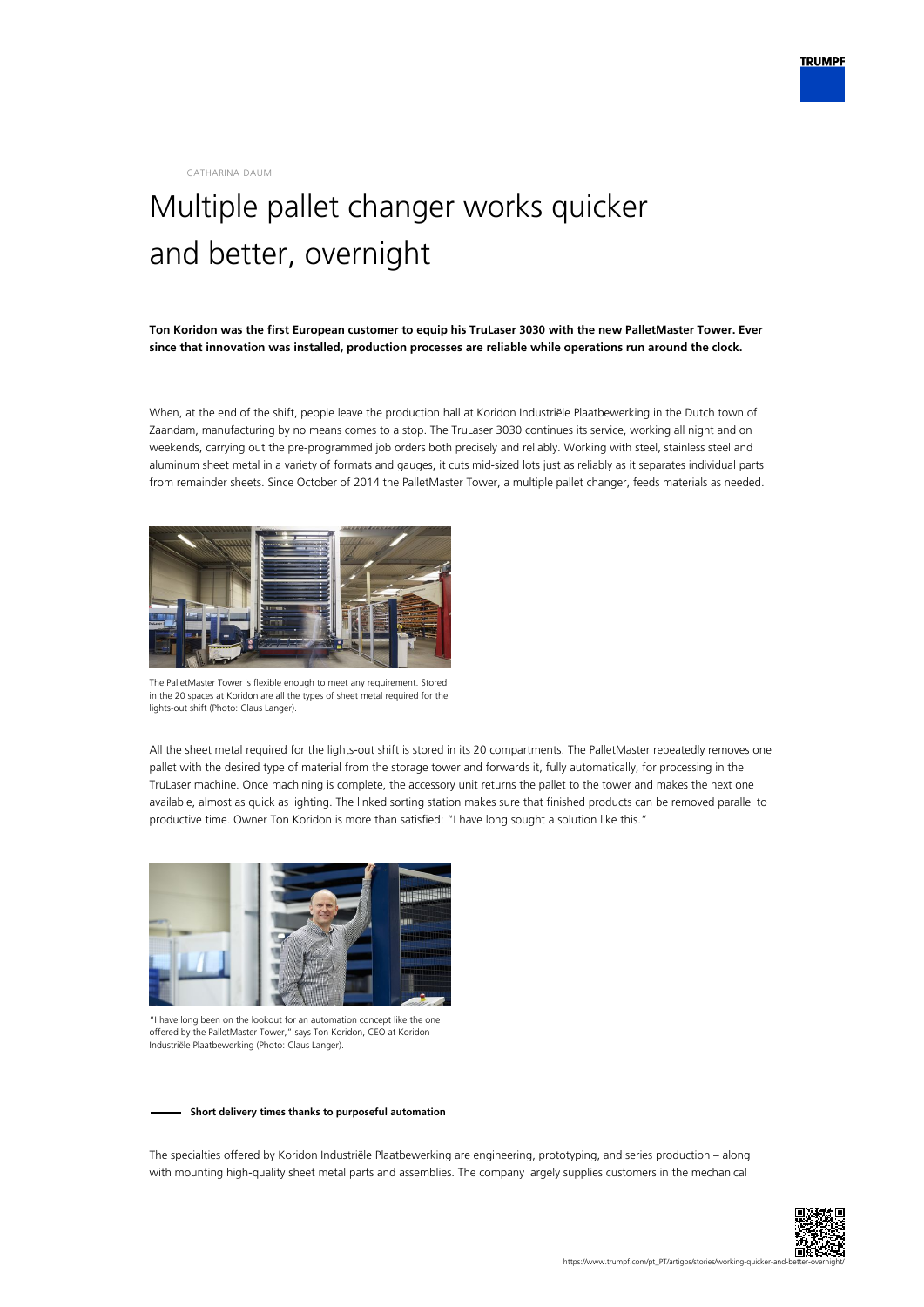

engineering field and offers them great manufacturing depth – with laser cutting, punching, bending, welding and postprocessing work.

**»**

**"Flexibility and speed are our strengths. To be even better here, we are putting our faith in carefully planned automation. Augmented by the PalletMaster Tower, my TruLaser 3030 operates reliably around the clock."**

Ton Koridon | Koridon Industriële Plaatbewerking



The company offers a high level of vertical integration. Bending and welding are just as much a part of the portfolio as laser cutting and punching - for example with the TruMatic 7000 punching laser machine (Photo: Claus Langer).

"Flexibility and speed are our strengths. To be even better here, we are putting our faith in carefully planned automation. Augmented by the PalletMaster Tower, my TruLaser 3030 operates reliably around the clock. We are more productive and our delivery periods are shorter. That's what counts, in my book," says Ton Koridon. The TruLaser 3030 cuts small to medium-length runs, a major part of Koridon's work. Koridon used to cut individual parts whenever the material was present in the machine. The consequence was that finished parts often had to be placed in buffer storage for several days. That is no longer a problem. "Stored in the fully automated PalletMaster Tower are 20 different types of sheet metal and the machine can request them at any time – even when small quantities need to be cut.



The TruLaser 3030 cuts the small to medium series that Koridon mainly produces (Photo: Claus Langer).

This makes possible just-in-time manufacture whenever required, regardless of the piece count. Since each type of material is stored on a separate pallet, the quality of the parts has also improved and, thanks to the automatic, lightning-fast change in materials, we also save time," Koridon explains.

## **Safe and simple handling for the operators**

In addition to speed, flexibility and process reliability, automated loading and removal of the material during the day also eases the operator's work and improves occupational safety. "Our nighttime operations are entirely unattended and, during the day shifts, the tower ensures that my crew no longer has to lug around the heavy and cumbersome large format sheets.